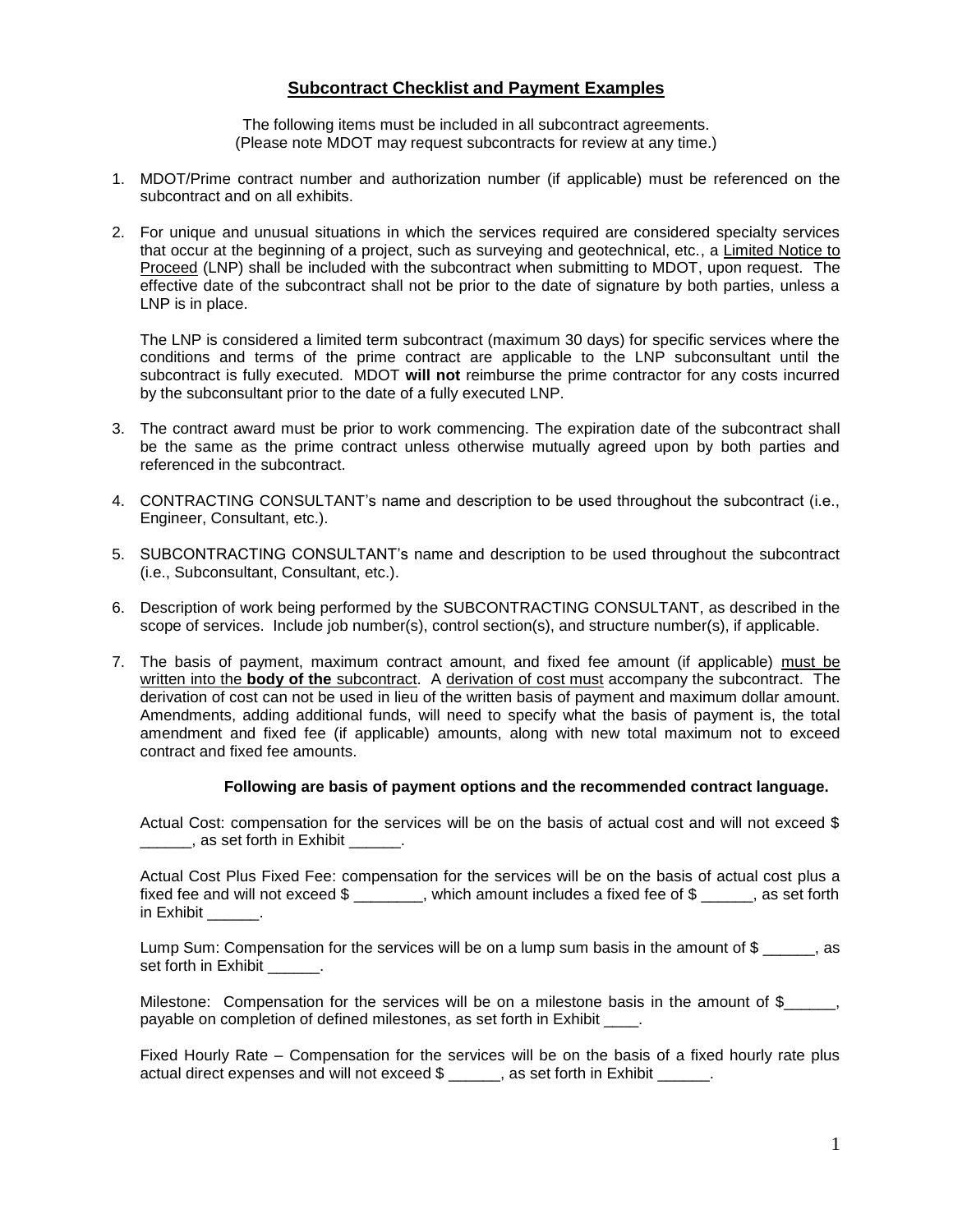Unit Price: Compensation for the services will be on the basis of a set unit price and will not exceed \$ decay as set forth in Exhibit  $\qquad \qquad$ .

- 8. Fixed Fee on "as needed" projects is computed by taking the percent of actual labor hours invoiced to labor hours authorized, then applying that percentage to the total fixed fee authorized.
- 9. Amendments to add additional funds need to specify what the basis of payment is, the total amendment fee and fixed fee (if applicable) amounts, and the new total maximum not to exceed subcontract fee and fixed fee amounts.
- 10. When applicable, if the SUBCONTRACTING CONSULTANT is performing prequalified services on the project, all classifications in which they will be working on must be identified.
- 11. A statement must be included in the subcontract that the SUBCONTRACTING CONSULTANT shall be governed by the laws of the State of Michigan and compliant with all applicable Federal laws and regulations, as set forth in the Prime Contract.
- 12. A statement must be included in the subcontract that the SUBCONTRACTING CONSULTANT shall be governed by all the terms and conditions of the Prime Contract, including any amendments to the original Prime Contract. The terms and conditions of the Prime Contract shall prevail over the services provided for under any subcontract.
- 13. The CONTRACTING CONSULTANT shall make payment to any SUBCONTRACTING CONSULTANT within (10) days of receipt of payment. The CONTRACTING CONSULTANT shall pay the SUBCONTRACTING CONSULTANT on the basis of payment identified in the Prime Contract.
- 14. Records, including executed subcontracts, are to be maintained for (3) years from the date of final payment to the CONTRACTING CONSULTANT and all other pending matters are closed.

MDOT, FHWA or its representative may inspect, copy, scan or audit the CONTRACTING CONSULTANT or SUBCONTRACTING CONSULTANT records at any reasonable time after giving reasonable notice. Any audit, examination, review, assessment, inspection and/or investigation performed would allow MDOT to make financial adjustments to charges for which this company has requested reimbursement via an MDOT service contract, and require the company to be directly responsible for any monies owed MDOT.

15. The following certification language must be included in all subcontracts.

"*The SUBCONTRACTING CONSULTANT agrees that the costs reported to the CONTRACTING CONSULTANT for this Contract will represent only those items that are properly chargeable in*  accordance with the Prime Contract. The SUBCONTRACTING CONSULTANT also certifies that upon receipt, it will read the Prime Contract terms and will make itself aware of the applicable *laws, regulations, and terms of the Prime Contract that apply to the reporting of costs incurred under the terms of the Prime Contract*."

16. The subcontract needs to state:

"*The SUBCONTRACTING CONSULTANT certifies that it agrees to use the E-Verify system to verify that all persons it hires during the subcontract term are legally present and authorized to work in the United States*."

17. The Prime must be contracted/authorized to perform at least 40% of the work and the SUBCONTRACTING CONSULTANTs cumulatively cannot perform any more than 60% of the work. Compliance will be verified at the time of subcontract review. (40/60 Rule)